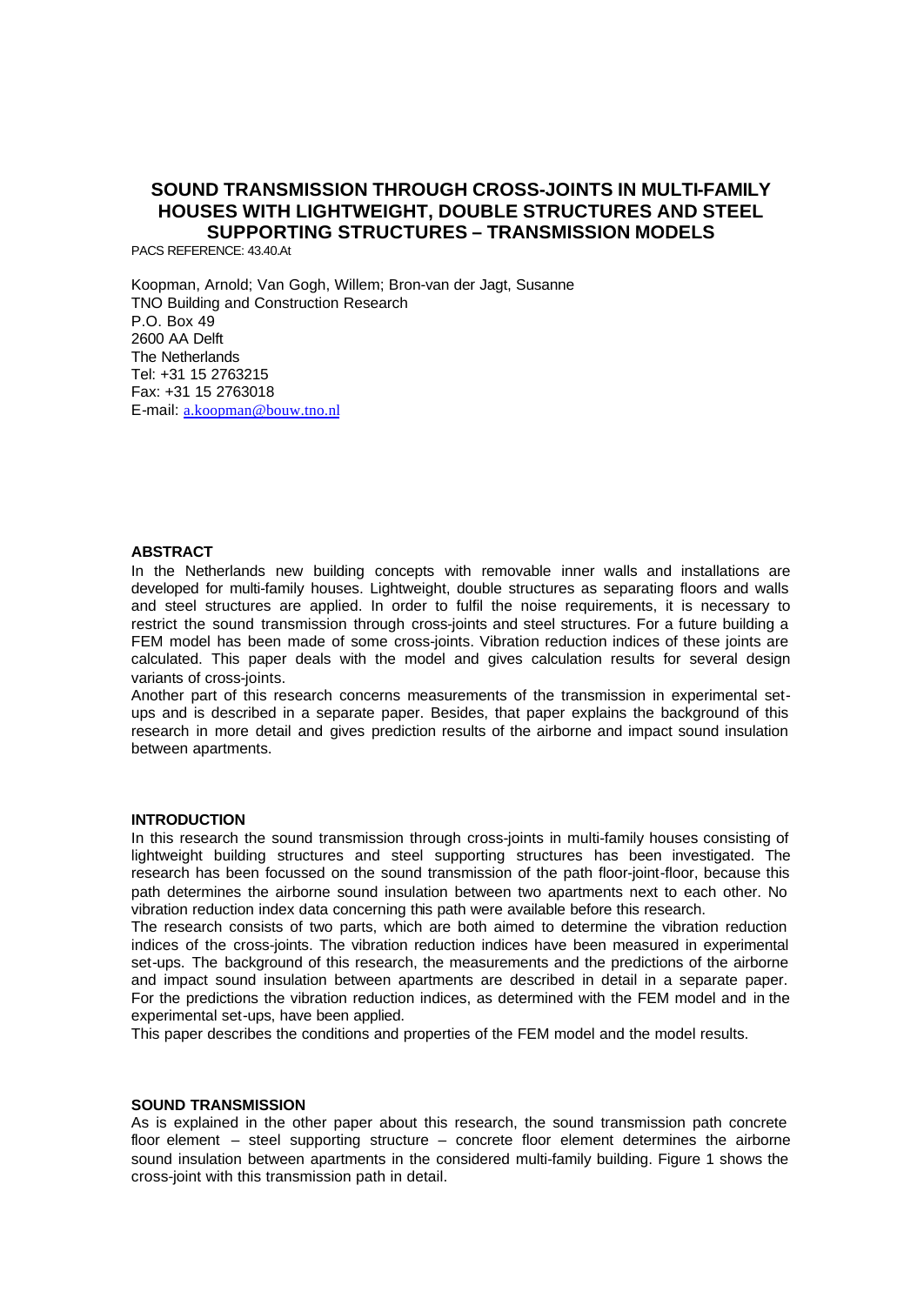

Figure 1 Cross-joint

## **FEM MODEL**

For making a prediction of the vibration transfer through the building joint numeric calculations are carried out with the finite element program DIANA. An overview of the model is given in Figure 2.



Figure 2 Schematic view of the model

All steel beams in the stability wall, except the girders of the A+ floors (UNP girders), are modelled with two-node, three-dimensional class-I beam elements. Basic variables are the translations  $u_x$ ,  $u_y$  and  $u_z$  and the rotations  $\phi_x$ ,  $\phi_y$ , and  $\phi_z$ . A class-I beam element is a classical beam element (based on the Bernoulli theory) with directly integrated cross-sections. A 2-point Gauβ integration along the beam axis is used for these elements.

The UNP girders are modelled with an eight-node quadrilateral isoparametric curved shell element. The basic variables in de the nodes of the curved shell element are the translation  $\mu$ ,  $u_y$  and  $u_z$  in the global X Y Z directions and the rotations  $\phi_x$  and  $\phi_y$ , respectively around the x and  $-\gamma$  axes in the plane of the element. The default integration scheme of this element,  $2x2x2$ integration, is used.

Shell elements are also used for modelling the steel plates in the junctions of the girders with the columns and the crossed windbracing, for the gypsum board walls, the concrete plate of the A+ floor (lower floor: ceiling of the level below) and fibre-cement floor (upper floor).

The rubbers for disconnecting the floors on both sides of the stability wall are modelled with twenty-node isoparametric solid brick elements. The basic variables in the nodes of solid elements are the translations  $u_k$ ,  $u_k$  and  $u_k$  in the local directions. The default integration scheme for these elements, 3x3x3 Gauβ integration, is used. The rubbers are situated between the UNP girders and the steel plates in the junctions, see also Figure 3.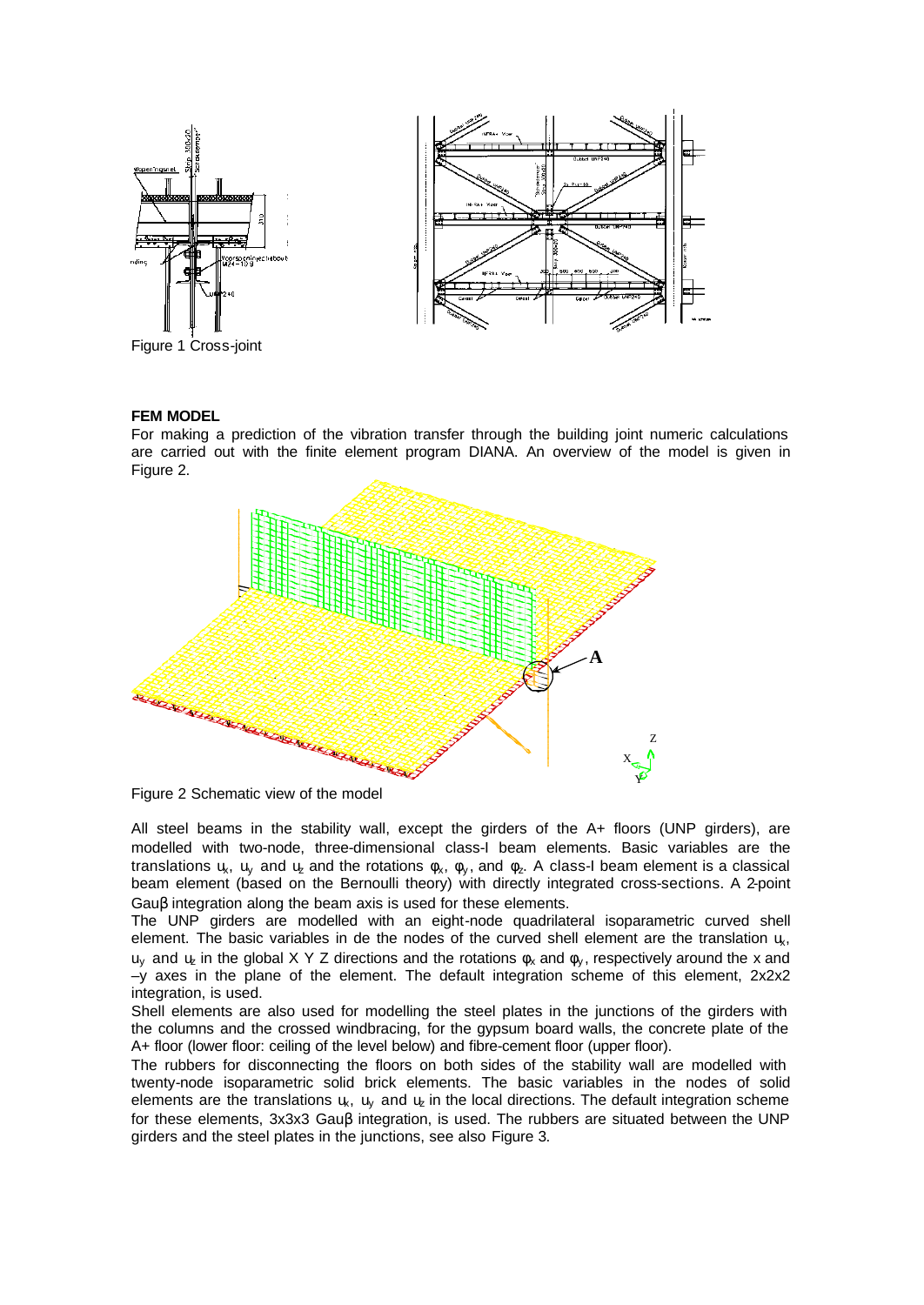

Figure 3 Detail of the model by the junction of the UNP girders and the column (Detail A in Figure 2)

The IPE-beams in the A+ floor are modelled with beam elements, which are line elements. These line elements are situated in the neutral line of the IPE-beams. They have to have a rigid connection with the curved shell elements of the lower (concrete) floor and the spring elements used for modelling the rubber between the IPE beams and the upper floor. The situation of these elements is respectively in the bottom and the top of the IPE beams. These rigid connections are modelled with Class-I beam elements with an infinite high modulus of elasticity (100 times the elasticity modulus of steel) and a large cross section (1.0 by 1.0 meter).

The rubber between IPE240 beams of the A+ floor and the upper floor (existing of fibre-cement plates) are modelled with two-node translation spring elements. Basic variables of these elements are the translation, the elongation and the axial force. Per connection between IPE240 beams and the upper floor three spring elements are used, knowing:

- 1 spring element to model the axial stiffness of the rubber;
- 2 spring elements to model the shear stiffness of the rubber in two directions perpendicular to the axial direction of the rubber.

Material Properties

The material property of steel elements, concrete plate of the A+ floor, the fiber-cement top floor and the rubber between the UNP girders and the steel plates in the junctions are summarised in Table 1.

|                                    | Steel                  | Concrete              | Fiber-        | Gypsum      | Rubber     |  |
|------------------------------------|------------------------|-----------------------|---------------|-------------|------------|--|
|                                    |                        |                       | cement        | Wall        | (joints)   |  |
| Modulus of elasticity<br>$(N/m^2)$ | $2,1$ 10 <sup>11</sup> | 3,85 10 <sup>TV</sup> | $6,75,10^{9}$ | 1,25 $10^9$ | 10'<br>1,0 |  |
|                                    | 0.3                    | 0.15                  | 0.3           | 0.3         |            |  |
| Poisson's ratio (--)               |                        |                       |               |             | 0,3        |  |
| Density (kg/m <sup>3</sup> )       | 7800                   | 2500                  | 1250          | 1108        | 900        |  |
| Critical damping (%)               | 0.3                    | 3                     | 1.0           |             | 14         |  |

Table 1 Properties of the materials used in the model

The rubbers between the fiber-cement plates (top soil) and the A+ floor are modelled with three spring elements per connection: one for the axial stiffness ( $k_a = 7.23$  10<sup>5</sup> N/m) and two for the shear stiffness ( $k_s$  = 3,23 10<sup>5</sup> N/m). These stiffnesses are based on a distance between the connections of the top soil with the IPE beams of the A+ floor on one beam of 20 cm.

# Element Length

The length of the elements is set on 20 cm. This is a factor 5 lower than the shortest wavelength of bending waves at 400 Hz found in the construction. The wavelengths have been derived from plate and beam theories [1].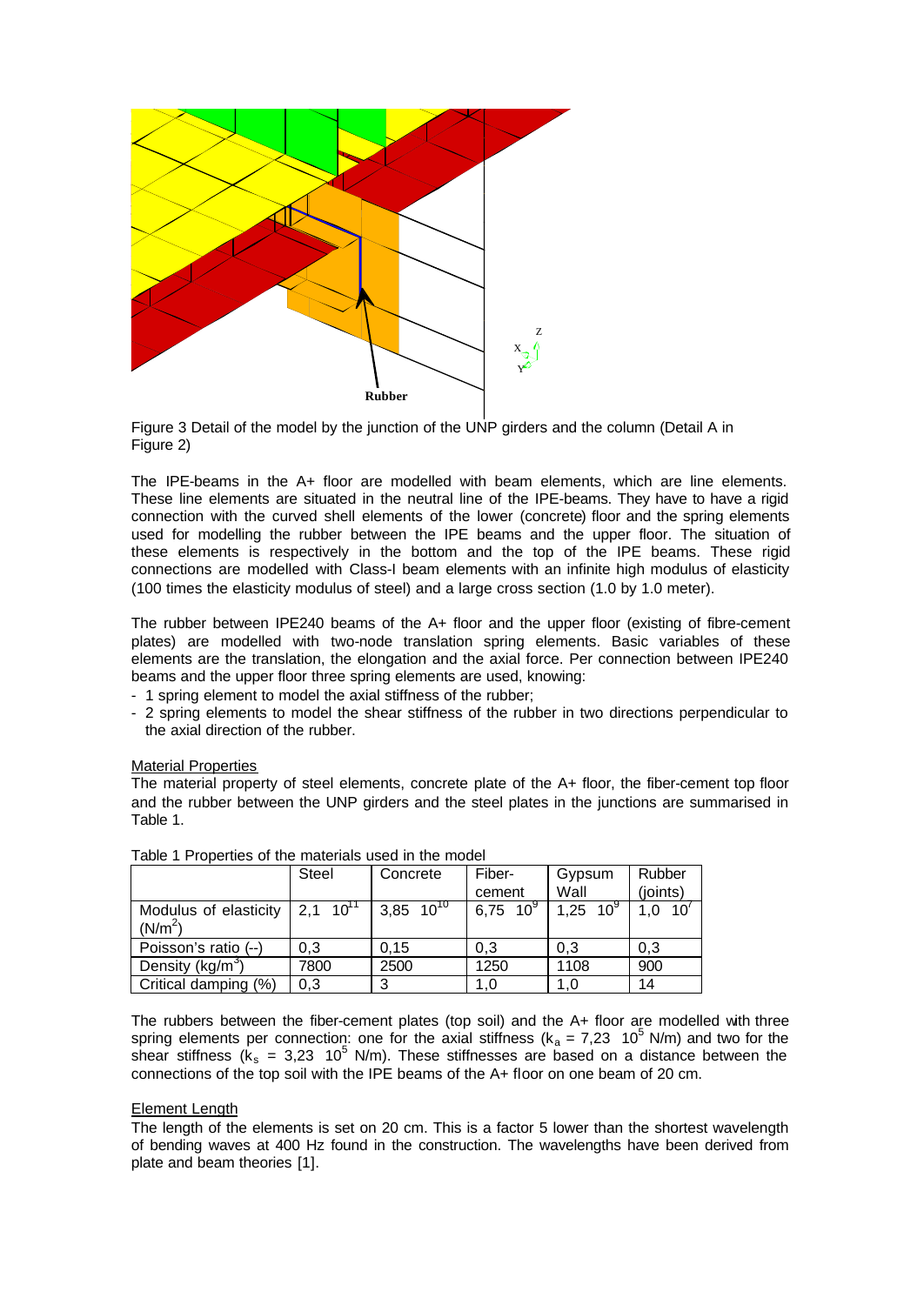## Boundary Conditions

For the outside borders, where the modelled part of the construction connects to the rest of the building, boundary conditions has to be set.

All column and windbracing ends are clamped: there is no rotation or translation.

The ends of the IPE-beams of the floor have no translation and only have rotation in the Ydirection (along the long axis of the beam).

The vertical edges of the gypsum walls are clamped in the  $X$  and  $Y$  direction, and they can therefore only translate and rotate in the Z-direction.

Any other edges and ends are free.

# **Solver Algorithm**

The solution procedure for the system of equations is a direct solution method (Newmark), using linear transient analysis. This analysis runs in the time domain and linear behaviour is assumed.

# **MODEL RESULTS**

With an impact force the numerical model of the building joint is excited. The impact is a vertical point force at a random place on the lower floor (ceiling). Vibrations occur, travel towards the edges, get reflected and at the joints get transmitted to the other floor, the receiving side. In both floors a more or less diffuse vibration field is building up and damping out. The 'measurement' set-up in the model and post processing is similar to measurement set-ups and processing for real situations where transmission losses are determined, to facilitate comparison.

From the experiment two parameters are determined: the difference in vibration level between the floors on either side of the joint and the decay time of the floor. How these two parameters are used for the calculation of sound insulation is explained in the next chapter.

The vibration level of a floor is determined by integrating the vibration field over space (X and Y) and time. The next 4 figures show how vibration radiates from the point of impact towards the edges and the joints and how it is transmitted to the next floor. Examinations learned that vibration is mainly transmitted through the column joints, and hardly through the windbracing joint in the middle. This knowledge is useful when looking for ways to reduce the transmission.



Figure 4 Vibration velocity, filtered between 160 en 300 Hz, at four stages: after 5, 15, 30 and 60 ms (variant 3)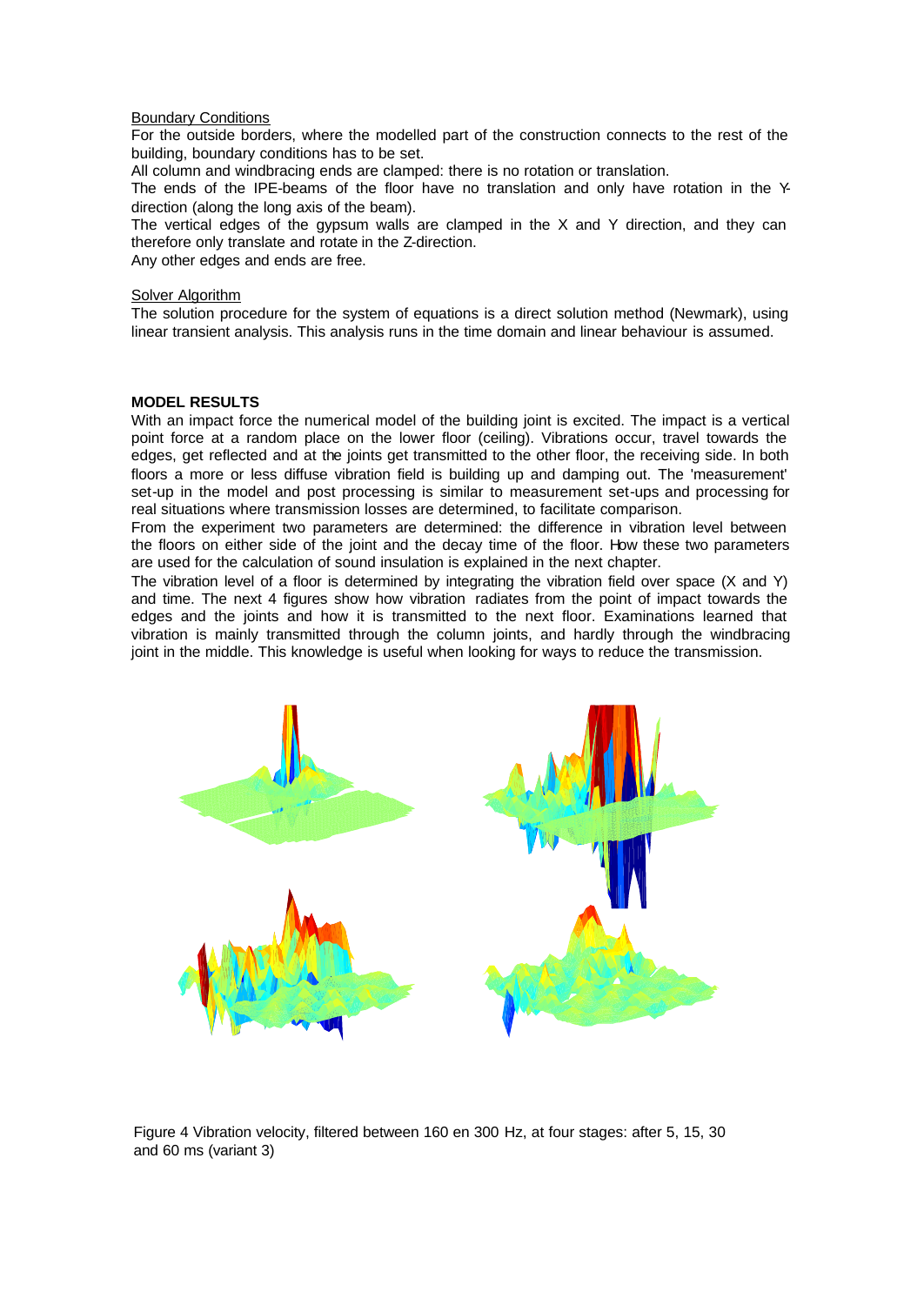Three variants have been modelled:

- 1 Fixed connections at the column and windbracing joints;
- 2 Application of cork-rubber at all the joints in order to achieve uncoupling;
- 3 Stiffening of the column, mainly in the torsional direction, with a fixed connection there and cork-rubber at the windbracing joint.

The first variant is the most desirable one, from the construction point of view. However, it proofed to be vibrational unsound, and that is why the second option came up. That one does indeed suffice, but has important constructional drawbacks. The third variant solved that. The results are shown in figure 5.

Figure 5 Vibration level difference for each of the three variants 1, 2 and 3

The first variant shows a serious coupling between the two floors between 160 en 250 Hz. It is not totally understood why this happens at these frequencies. It is suspected that modecoupling, occurring due the symmetry of the system, has an optimal effect there. Applying rubber to decouple the floors clearly works from 125 Hz and above, solving the problem around 200 Hz and giving a substantial bonus at the higher frequencies (variant 2). Taking away the rubber at the column joints and instead making the columns stiffer spoils it for these higher frequencies but still works for the 160 - 250 Hz range.

Integrating the vibration field of both floors over the spatial dimensions gives a decay curve over time from which a reverberation time (decay time) is derived. Pulse excitation is not an optimal source for determining decay time, but this is (partly) helped by use of backward integration. Table 2 shows the decay time, expressed as T60, the time it takes for the level to drop 60 dB. The 500 Hz octave band is less reliable, because in certain structural elements the bending wavelength gets in the order of magnitude of the element length of the FEM model. The decrease of reverberation time with increasing frequency seems quite normal though. The three modelled construction variants all gave the same results.

| $10001$ $\mu$ DUCAY $1010$ |     |     |     |     |     |     |     |     |     |  |  |
|----------------------------|-----|-----|-----|-----|-----|-----|-----|-----|-----|--|--|
| Band [Hz]                  | 100 | 125 | 160 | 200 | 250 | 315 | 400 | 500 | 615 |  |  |
| $\vert$ T60 [s]            | 0,6 | 0.6 | 0,6 | 0.6 | 0.5 | 0,5 | 0.4 | 0.4 |     |  |  |

Tabel 2 Decay time